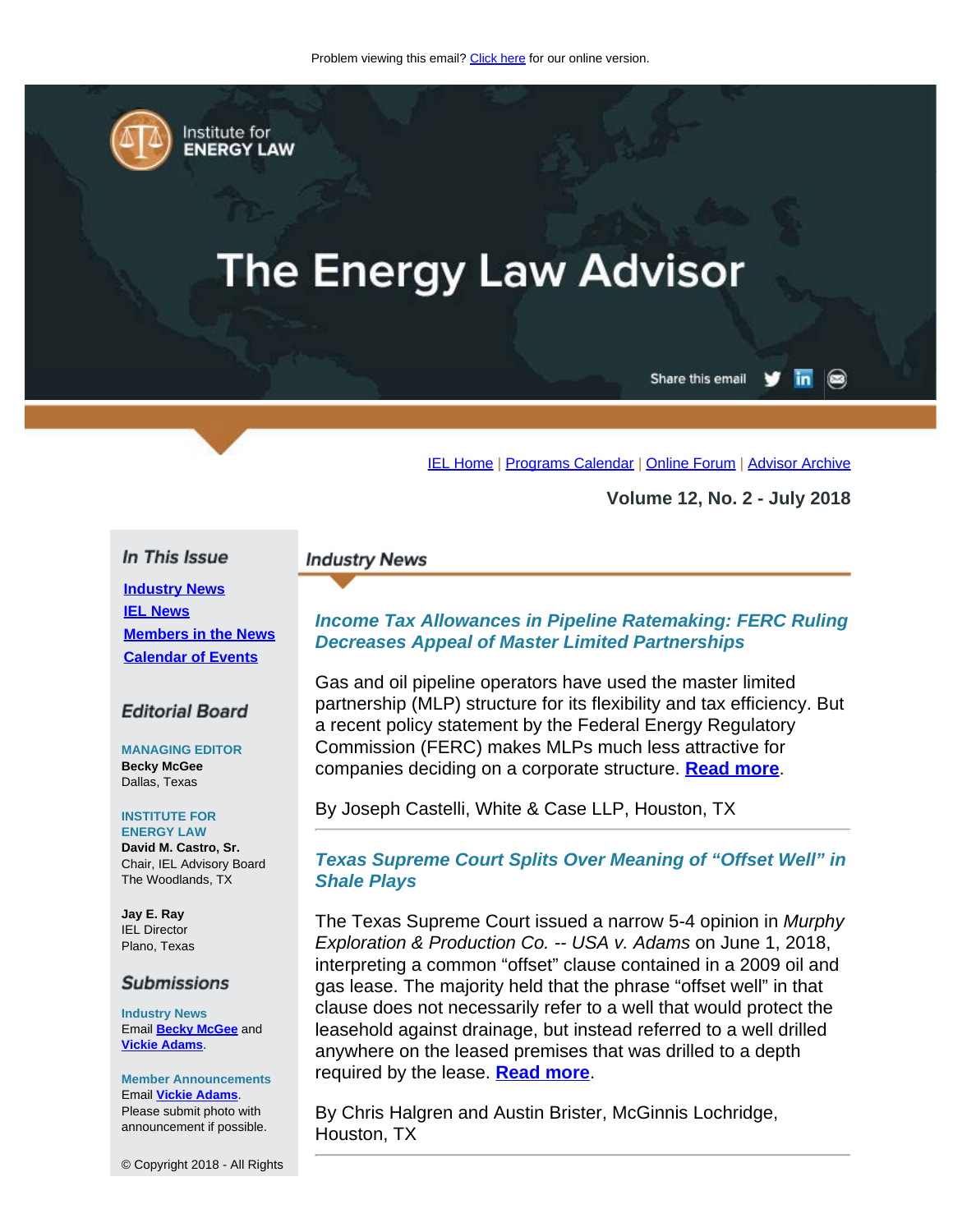#### *The New Midstream Transactions*

A recent trend in the upstream and midstream oil and gas industry is for midstream services providers to offer certain forms of additional compensation to oil and gas lessees / operators (i.e., upstream asset holders) in exchange for providing acreage dedications and entering into long term services agreements. This mainly includes agreements for gathering, processing, transportation and the sale and marketing of hydrocarbons, and water sourcing and disposal services. This additional compensation has taken different forms, including up-front cash payments, delayed cash payments, net profits interests, equity interests or other value premiums and, in certain cases, the creation of additional upside areas, where the upstream entity can share in growth opportunities. **[Read more](http://www.cailaw.org/media/files/IEL/Publications/2018/hays-vol12no2.pdf)**.

By Peter Hays, King & Spalding LLP, Houston, TX

## *Texas Court Holds Drop in Oil Prices is Not Force Majeure*

On May 31, a divided panel of the Texas Court of Appeals in Houston held that the 2014-2015 drop in oil prices is not a force majeure for purposes of general force majeure contractual protection. **[Read more](http://www.cailaw.org/media/files/IEL/Publications/2018/hickman-vol12no2.pdf)**.

By Jackie E. Hickman, Liskow & Lewis, New Orleans, LA

## *CHEVRON et al v County of Monterey et al*

On December 28, 2017 the upstream oil and gas business in California had a big win in the Superior Court of Monterey County. **[Read more](http://www.cailaw.org/media/files/IEL/Publications/2018/renwick-vol12no2.pdf)**. **[Read Court's Decision](http://www.cailaw.org/media/files/IEL/Publications/2018/renwick-2-vol12no2.pdf)**.

By Edward S. Renwick, Hanna and Morton LLP, Los Angeles, CA

#### **IEL News**

**Tade Oyewunmi,** Center for Energy, Environment and Climate Change Law, University of Eastern Finland Law School, recently published the book *Regulating Gas Supply to Power Markets: Transnational Approaches to Competitiveness and Security of Supply* (Kluwer Law International, May 2018). **[More information](http://www.cailaw.org/media/files/IEL/Publications/2018/book-publication-vol12no2.pdf) [on this publication may be found here](http://www.cailaw.org/media/files/IEL/Publications/2018/book-publication-vol12no2.pdf).**



**Ajey Chandra**, Managing Director of Muse, Stancil & Co., was recently elected to be the Chairman of the Houston GPA Midstream Association for the 2018-2019 program year.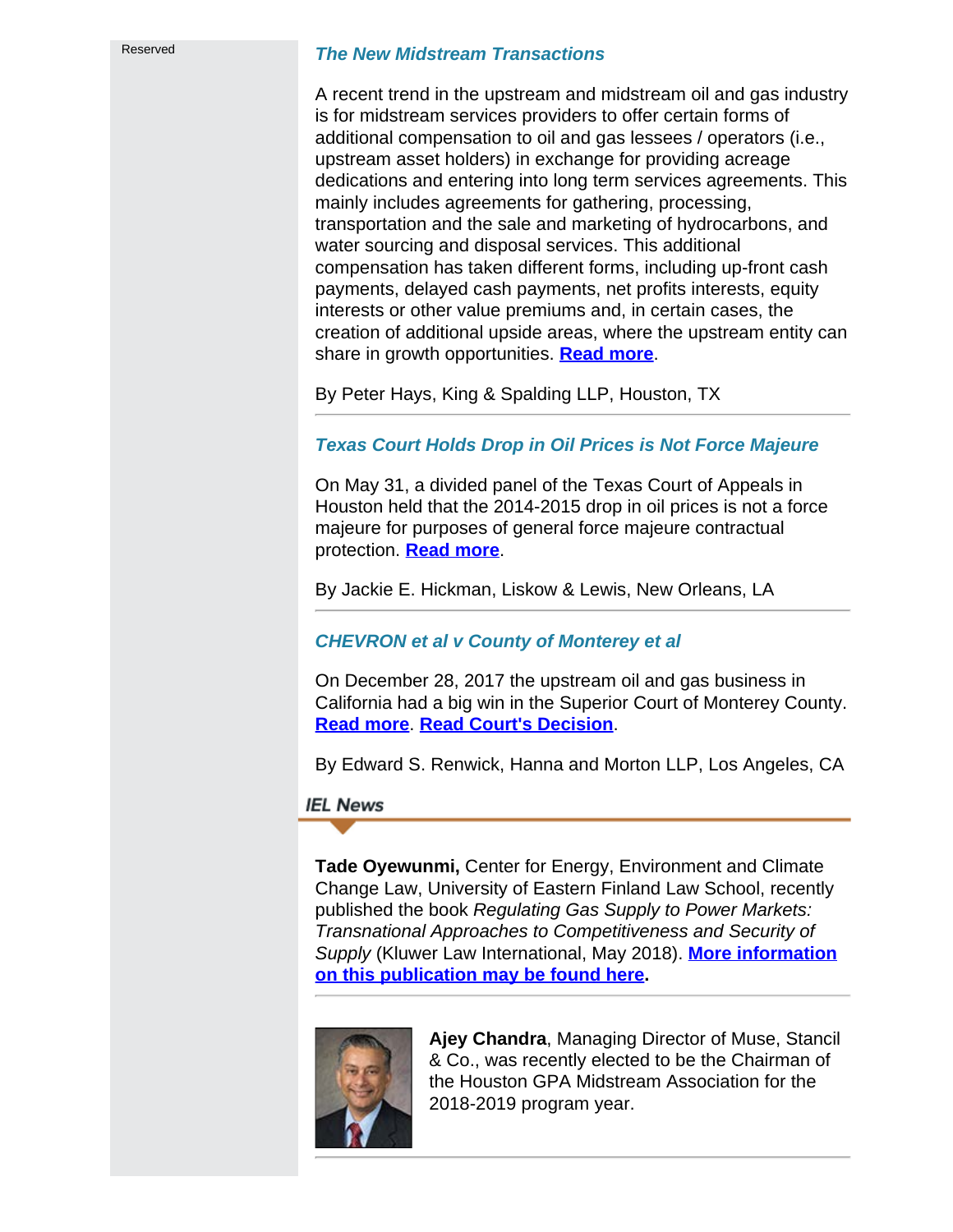**Mergers –** IEL member firm [Andrews Kurth Kenyon merged with](https://www.hunton.com/en/news/hunton-williams-and-andrews-kurth-kenyon-vote-to-combine-firms.html) [Hunton and Williams](https://www.hunton.com/en/news/hunton-williams-and-andrews-kurth-kenyon-vote-to-combine-firms.html) and IEL member firm [Gardere Wynne Sewell](https://www.foley.com/Foley--Lardner-LLP-and-Gardere-Wynne-Sewell-LLP-Complete-Combination/) [merged with Foley and Lardner LLP.](https://www.foley.com/Foley--Lardner-LLP-and-Gardere-Wynne-Sewell-LLP-Complete-Combination/)

## **Interested in getting more involved in our Practice Committees?**

Quarterly calls have been set up for each Practice Committee to discuss programming and other events for the coming year. Below are the dates for the next scheduled calls. If you are on a particular committee, you will receive an email with full details for the call. **Want to make sure you're on a particular committee?** Email jel@cailaw.org and we will ensure you're on that committee's roster.

- **Alternative & Renewable Energy -** July 19
- **International -** August 7
- **Litigation & Dispute Resolution -** September 6
- **Oil & Gas** September 13
- **Oilfield Services** September 12

**Introducing IEL's Newest Conference -** Join the Institute for Energy Law for the **Energy Litigation 101 Conference** on November 8. This conference is designed for newer attorneys and those looking to begin representing clients in energy litigation matters, in particular oil and gas matters. This full-day CLE program is **only \$190** for non-members, and **\$150 for IEL members**.

**Is your CLE deadline quickly approaching and you're running a little short on time?** Check out our on-demand webinar [What](http://www.cailaw.org/institute-for-energy-law/events/2018/every-lawyer-webinar.html?utm_source=Informz&utm_medium=Email&utm_campaign=Event+Details) [Every Lawyer Should Know About Oil & Gas Law!](http://www.cailaw.org/institute-for-energy-law/events/2018/every-lawyer-webinar.html?utm_source=Informz&utm_medium=Email&utm_campaign=Event+Details) This 75-minute webinar is only \$20 for members/\$25 for non-members, and Texas MCLE Credit is available.

**Did you know?** IEL is on **Twitter, [LinkedIn](https://www.linkedin.com/groups/2330688)** and **Facebook** posting pictures and program updates. Connect with us today!

**Members in the News** 

Please join us in welcoming IEL's newest members!

#### **Sustaining:**

**Shearman & Sterling LLP**, Houston, TX with Coleson Bruce, Brian Finch, Jeremy Kennedy, Sarah McLean, Omar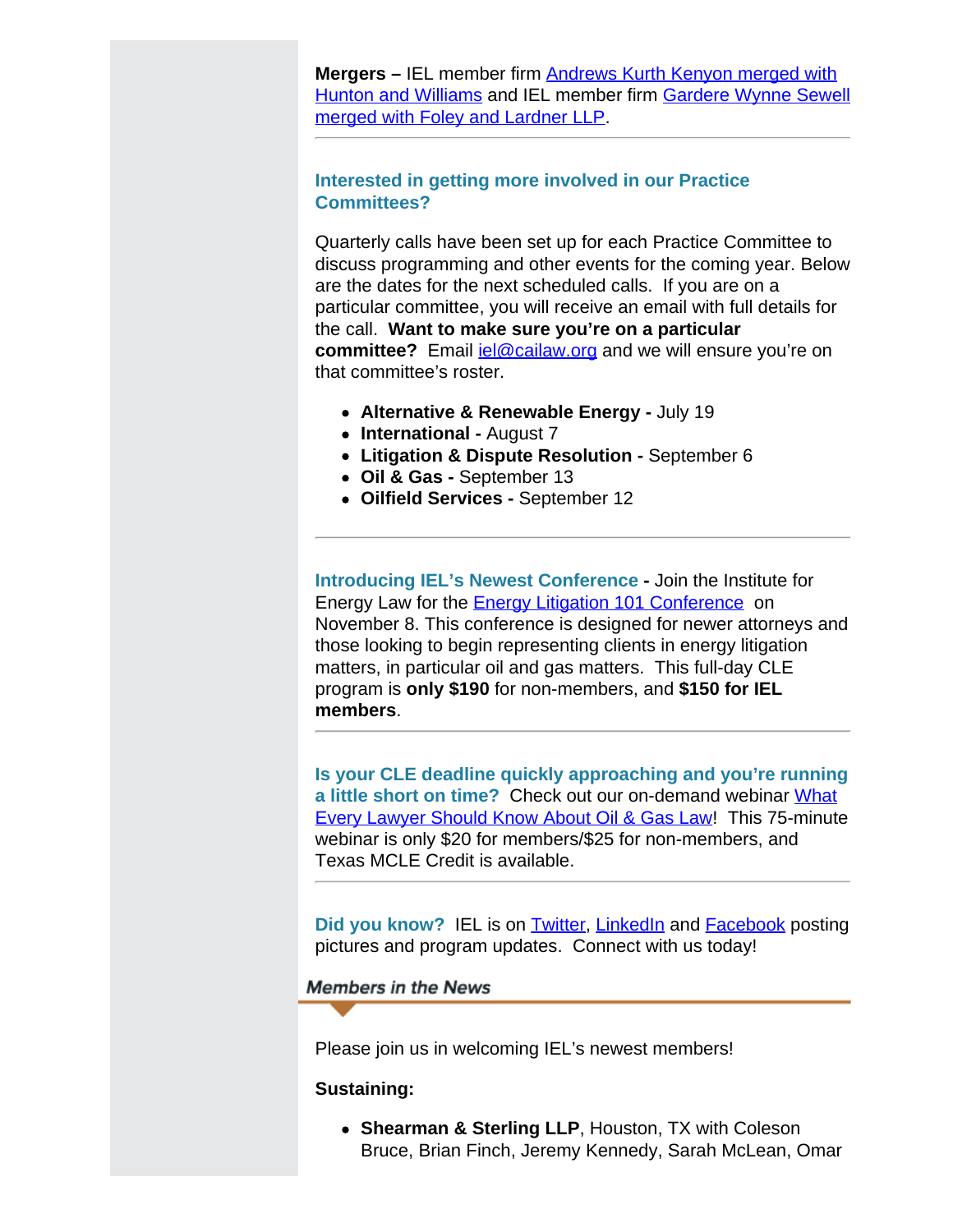Samji, Hugh Tucker, Sarah Nealis and Kelli C. Sims as their advisory board members.

# **Supporting:**

**Total American Services**, Houston, TX with David C. Houck, Elizabeth A. Matthews, Nikita Taldykin, Marcela Berdion-Straub and Rich Frazier as their advisory board members.

# **Sponsoring:**

- **Kane Russell Coleman Logan PC**, Houston, TX with Thomas G. Ciarlone Jr. as their advisory board member.
- **Lathrop Gage**, Kansas City, MO with Cynthia Teel as their advisory board member.

# **Associate:**

- **Frederick C. Ogle**, Southwestern Energy Company, Spring, TX
- **Jesse R. Pierce**, Pierce & O'Neill, LLP, Houston, TX
- **Clara Poffenberger,** CPELP LLC, Fairfax, VA
- **Tobiah Utter,** Moss Adams LLP, Houston, TX

# **Young Energy Professionals:**

- **Joseph Castelli**, White & Case LLP, Houston, TX
- **David Deagle**, FourPoint Energy, LLC, Parker, CO
- **Peter Gerety**, Noble Energy Inc., Houston, TX
- **Tiffany Goodwin**, Exxon Mobil Corporation, Spring, TX
- **Ginny Huston-Kadlick**, Houston, TX
- **Jesse Lotay**, Jackson Walker L.L.P., San Antonio, TX
- **Cristina Mulcahy**, Stein & Brockmann, P.A., Santa Fe, NM
- **Brittany Salup**, Chevron, Covington, LA
- **Nadine Sheta**, South Texas College of Law Houston, Houston, TX
- **Zoe Vermeulen**, Kean Miller LLP, New Orleans, LA

If you know anyone with questions about joining IEL as a member, please refer them to IEL's Associate Director, Vickie Adams [\(vadams@cailaw.org](mailto:vadams@cailaw.org)).

# **Calendar of Events**

| 9th Law of<br><b>Shale Plays</b><br><b>Conference</b><br>Pittsburgh, PA<br>Sept 5 - 6, 2018 | <b>11th Annual</b><br><b>YEP General</b><br><b>Counsel Forum</b><br><b>Houston, TX</b><br>Sept 20, 2018 | <b>International</b><br>Oil & Gas Law.<br><b>Contracts, and</b><br><b>Negotiations -</b><br>Part 1<br><b>Houston, TX</b> |
|---------------------------------------------------------------------------------------------|---------------------------------------------------------------------------------------------------------|--------------------------------------------------------------------------------------------------------------------------|